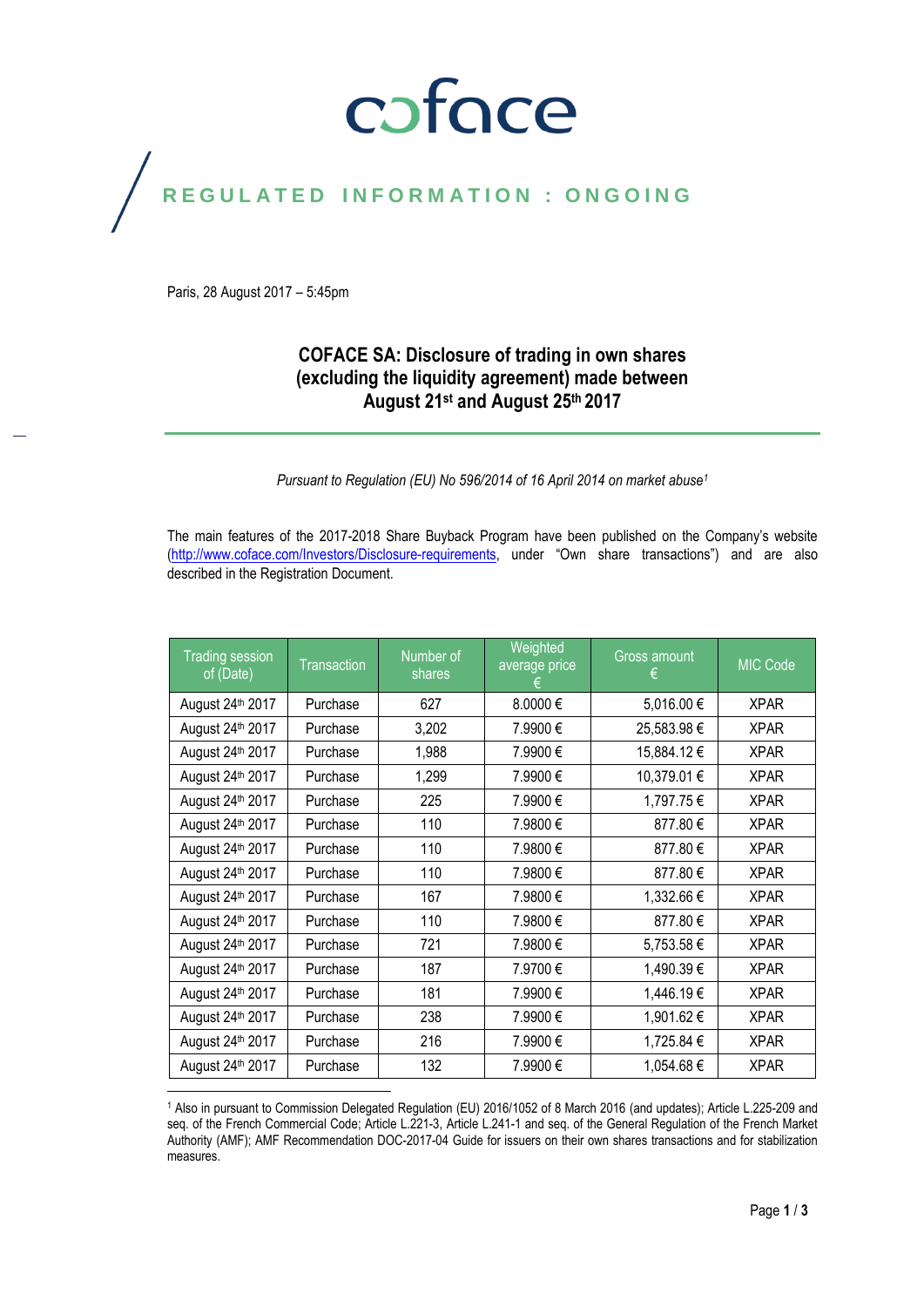# COFOCE

## $\bigg)$

| August 24th 2017             | Purchase | 144    | 7.9900€ | 1,150.56 €   | <b>XPAR</b> |
|------------------------------|----------|--------|---------|--------------|-------------|
| August 24th 2017             | Purchase | 10     | 7.9900€ | 79.90€       | <b>XPAR</b> |
| August 24th 2017             | Purchase | 325    | 7.9900€ | 2,596.75€    | <b>XPAR</b> |
| August 24th 2017             | Purchase | 208    | 7.9900€ | 1,661.92€    | <b>XPAR</b> |
| August 24 <sup>th</sup> 2017 | Purchase | 198    | 7.9900€ | 1,582.02 €   | <b>XPAR</b> |
| August 24th 2017             | Purchase | 6      | 7.9900€ | 47.94€       | <b>XPAR</b> |
| August 24th 2017             | Purchase | 28     | 7.9700€ | 223.16€      | <b>XPAR</b> |
| August 24th 2017             | Purchase | 116    | 7.9700€ | 924.52€      | <b>XPAR</b> |
| August 24th 2017             | Purchase | 147    | 7.9800€ | 1,173.06 €   | <b>XPAR</b> |
| August 24 <sup>th</sup> 2017 | Purchase | 759    | 7.9700€ | 6,049.23 €   | <b>XPAR</b> |
| August 24 <sup>th</sup> 2017 | Purchase | 900    | 7.9700€ | 7,173.00 €   | <b>XPAR</b> |
| August 24th 2017             | Purchase | 768    | 7.9700€ | 6,120.96 €   | <b>XPAR</b> |
| August 24th 2017             | Purchase | 34     | 7.9800€ | 271.32€      | <b>XPAR</b> |
| August 24th 2017             | Purchase | 230    | 7.9800€ | 1,835.40 €   | <b>XPAR</b> |
| August 24th 2017             | Purchase | 574    | 7.9600€ | 4,569.04 €   | <b>XPAR</b> |
| August 24th 2017             | Purchase | 6      | 7.9600€ | 47.76€       | <b>XPAR</b> |
| August 24th 2017             | Purchase | 120    | 7.9600€ | 955.20€      | <b>XPAR</b> |
| August 24th 2017             | Purchase | 510    | 7.9600€ | 4,059.60 €   | <b>XPAR</b> |
| August 24th 2017             | Purchase | 130    | 7.9600€ | 1,034.80 €   | <b>XPAR</b> |
| August 24th 2017             | Purchase | 47     | 7.9600€ | 374.12€      | <b>XPAR</b> |
| August 24th 2017             | Purchase | 651    | 7.9500€ | 5,175.45€    | <b>XPAR</b> |
| August 24 <sup>th</sup> 2017 | Purchase | 676    | 7.9500€ | 5,374.20 €   | <b>XPAR</b> |
| August 24th 2017             | Purchase | 348    | 7.9500€ | 2,766.60 €   | <b>XPAR</b> |
| August 24th 2017             | Purchase | 163    | 7.9500€ | 1,295.85 €   | <b>XPAR</b> |
| August 24th 2017             | Purchase | 89     | 7.9500€ | 707.55€      | <b>XPAR</b> |
| <b>TOTAL 24/08/2017</b>      |          | 16,810 | 7.9790€ | 134,126.93 € |             |
| August 25th 2017             | Purchase | 27     | 7.9900€ | 215.73€      | <b>XPAR</b> |
| August 25th 2017             | Purchase | 674    | 7.9900€ | 5,385.26 €   | <b>XPAR</b> |
| August 25th 2017             | Purchase | 241    | 7.9900€ | 1,925.59€    | <b>XPAR</b> |
| August 25th 2017             | Purchase | 422    | 7.9900€ | 3,371.78€    | <b>XPAR</b> |
| August 25th 2017             | Purchase | 279    | 7.9900€ | 2,229.21 €   | <b>XPAR</b> |
| August 25th 2017             | Purchase | 349    | 7.9900€ | 2,788.51 €   | <b>XPAR</b> |
| TOTAL 25/08/2017             |          | 1,992  | 7.9900€ | 15,916.08€   |             |
| <b>TOTAL</b>                 |          | 18,802 | 7.9802€ | 150,043.01 € |             |